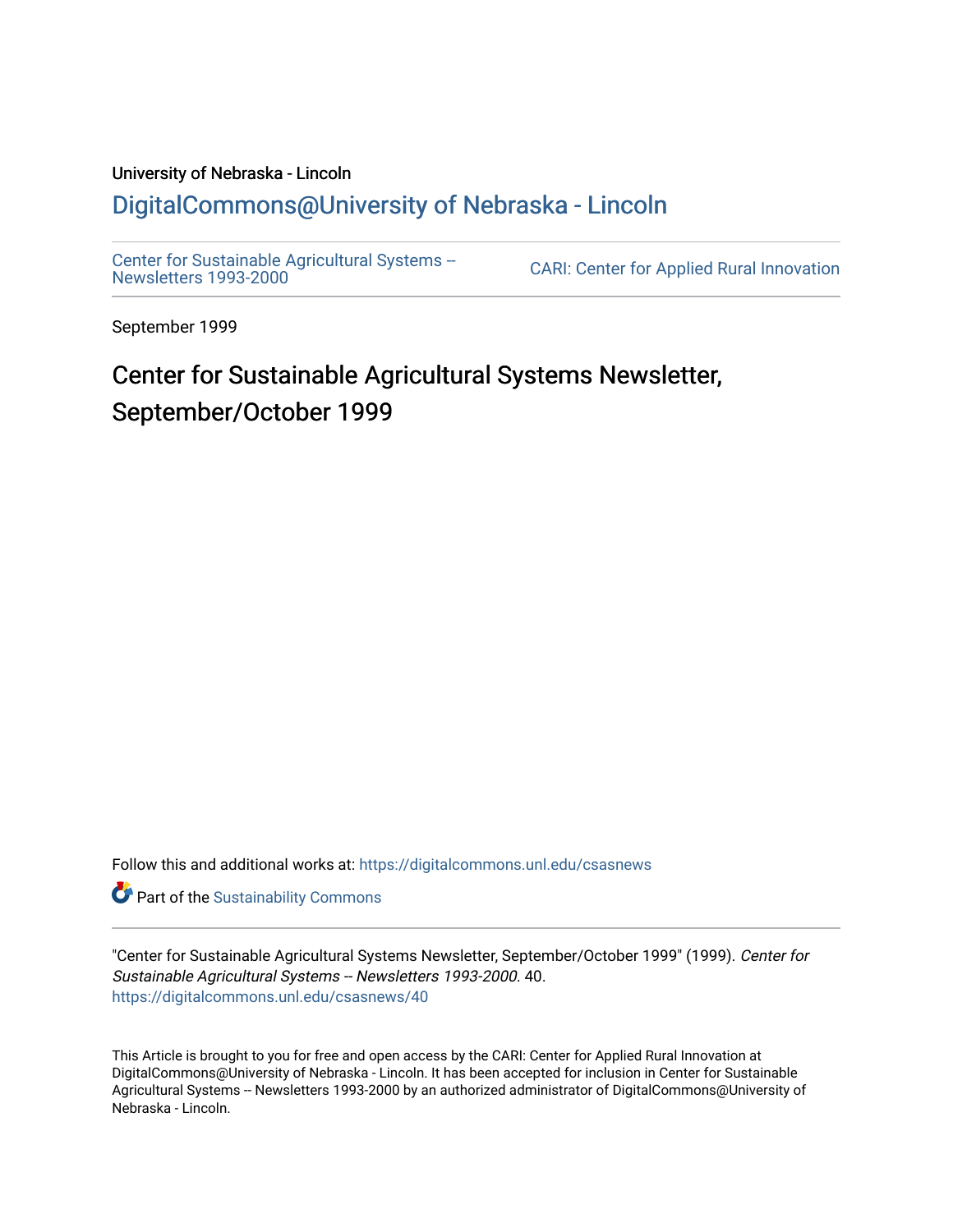# **Center for Sustainable Agricultural Systems**

## **University of Nebraska-Lincoln**

# **September-October, 1999 Newsletter**

#### New Energy in Farming Communities

Current crops and cropping systems in Nebraska and throughout the country reflect the northern European heritage of the majority of our farmers. The farming industry has evolved during the past two centuries, with major changes in types of technology, additions of pesticides and fertilizers, and increases in productivity per unit of labor. Although the systems have become more refined, we are essentially growing the same crops using an industrial approach. With current commodity prices, there is little hope for an improved economic situation in agriculture, and many farmers are understandably discouraged.

Here's a new source of innovation and encouragement. In an August 12, 1999 *Wall Street Journal* article titled "Immigrants See Hope in Farming," Scott Kilman and Joel Millman report that opportunity is being grasped by immigrants to the U.S. from developing countries. Often coming from areas where land is scarce and economic systems do not allow or encourage entrepreneurs, new people are bringing energy and ideas into agriculture. The authors say that "American agriculture is receiving the biggest infusion of new blood since the original wave of immigrant farmers from Europe played out several generations ago."

The innovations span the spectrum from vegetables to fruit crops, fish to rice, and ethnic specialty crops to dairies. Examples in the article include a former migrant farm worker from Mexico who now grows 135 acres of apple, peach, and cherry trees in Washington state. There are more than 1,000 Laotians farming in California, and Cambodians growing vegetables and fish in Massachusetts. Vietnamese fishermen are growing rice in Texas. Dutch farmers are starting dairies in Texas, Michigan, and Washington. A recent article in *Nebraska Farmer* magazine described a Portuguese dairyman who had recently moved his herd to Nebraska.

The *Wall Street Journal* article continues with a description of the reception of these immigrants into rural communities. Farm equipment and input dealers welcome the infusion of people and energy into farming. A service manager at an equipment dealership in Washington state recently took Spanish classes and wants to hire bilingual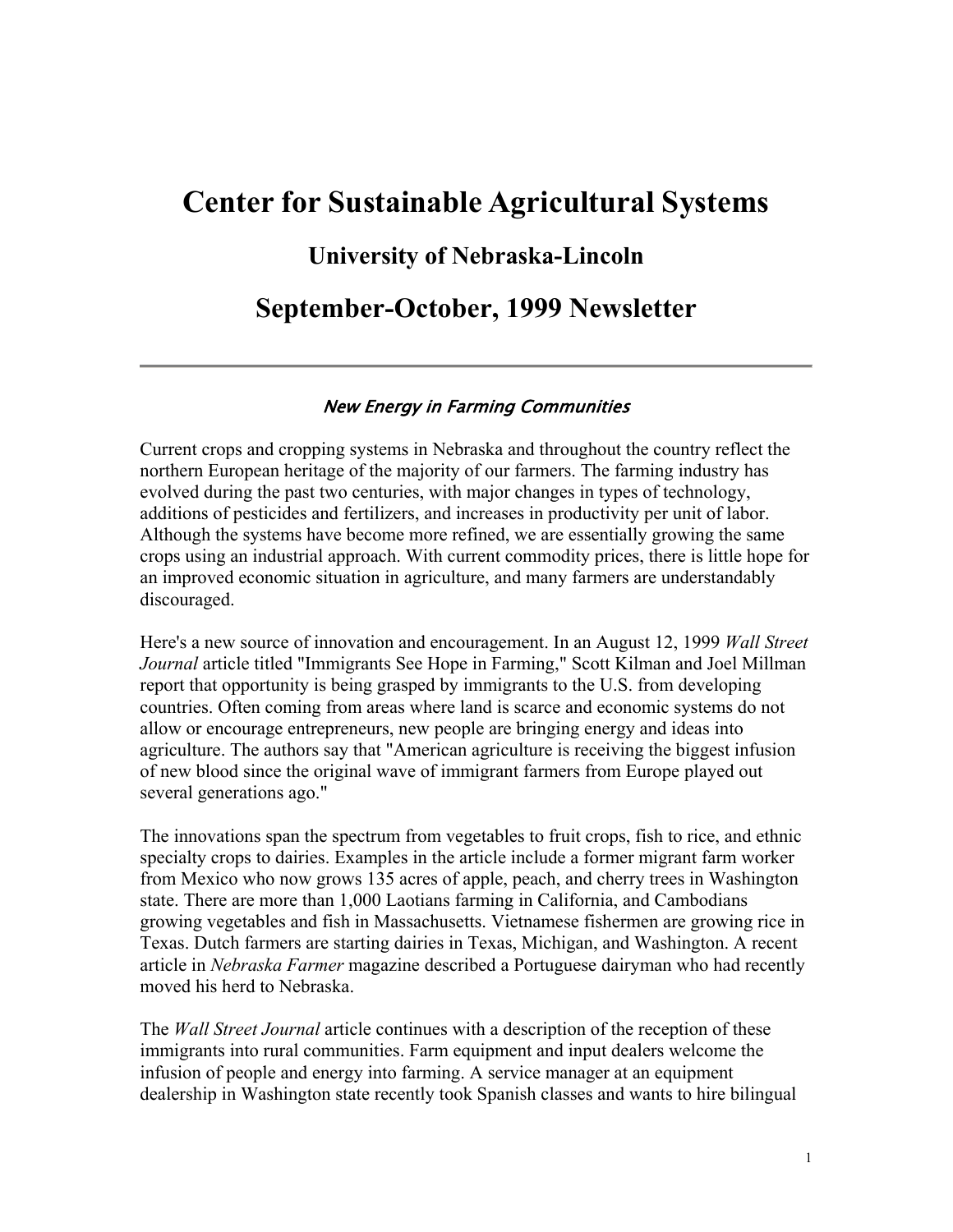employees. University of Minnesota is teaching Hmong, Somali, and Ethiopian farmers about pest management, soil fertility, and marketing. The head of the program says, "The countryside was built on their kind of hard work."

Most immigrant farmers are willing to work hard and expect no handout from the government, partly because this expectation is not part of their prior farming culture and also because they are not primarily growing federally-subsidized commodities. The specialty vegetable and fruit crops, small animals, fish, mushroom, and other niche products are not part of the federal program. Many also have difficulty getting loans. Thus, they are infusing this new energy, work ethic, and enthusiasm through their own efforts and not through subsidies.

The authors point out that many immigrants are pursuing their own agrarian roots. There is a growing market for unique products, organic foods, and ethnic specialties, and these can often be grown on small land areas with major investments of time and labor by the farmer and family. Often they bring with them a serious land ethic, one which also came with the Europeans who invested in land because it would "always be there," unlike other types of investment. What better way to establish a conservation and stewardship ethic in the rural areas of this country?

Is there a message for Nebraskans? Given the progression toward ever larger investments in land and machinery and reliance on a few key commodities, it may be increasingly difficult for many farmers to make a profit no matter how hard they work. Crops our ancestors brought from Europe are not the only options. While immigrants can learn a language and a new culture from those already in our rural areas, we can learn from them about new crops, intensive systems, and innovative ways to make a living and establish a quality of life through agriculture.

*Submitted by Charles Francis*

#### University Role in Biotechnology: How Do We Assess the Risks and Benefits?

*Fifth in a Series.* There is growing debate about the emerging role of universities in research and applications of biotechnology. Current interest and investment in production and use of genetically modified organisms (GMOs) have sparked a revolution in university research laboratories and fields. Perhaps no single set of new techniques and potential technologies has caused such a substantial short-term shift in focus of people and resources in universities. We hope that encouraging debate within the university community and among our clients will help inform people of the issues and aid in charting a rational strategy for the future.

#### **What are the specific risks?**

Potential risks from the use of transgenic organisms (often called GMOs) were elaborated at the June meeting of the National Agricultural Biotechnology Council (see CSAS newsletter, July-August 1999). Gene escape, especially through the transfer of pollen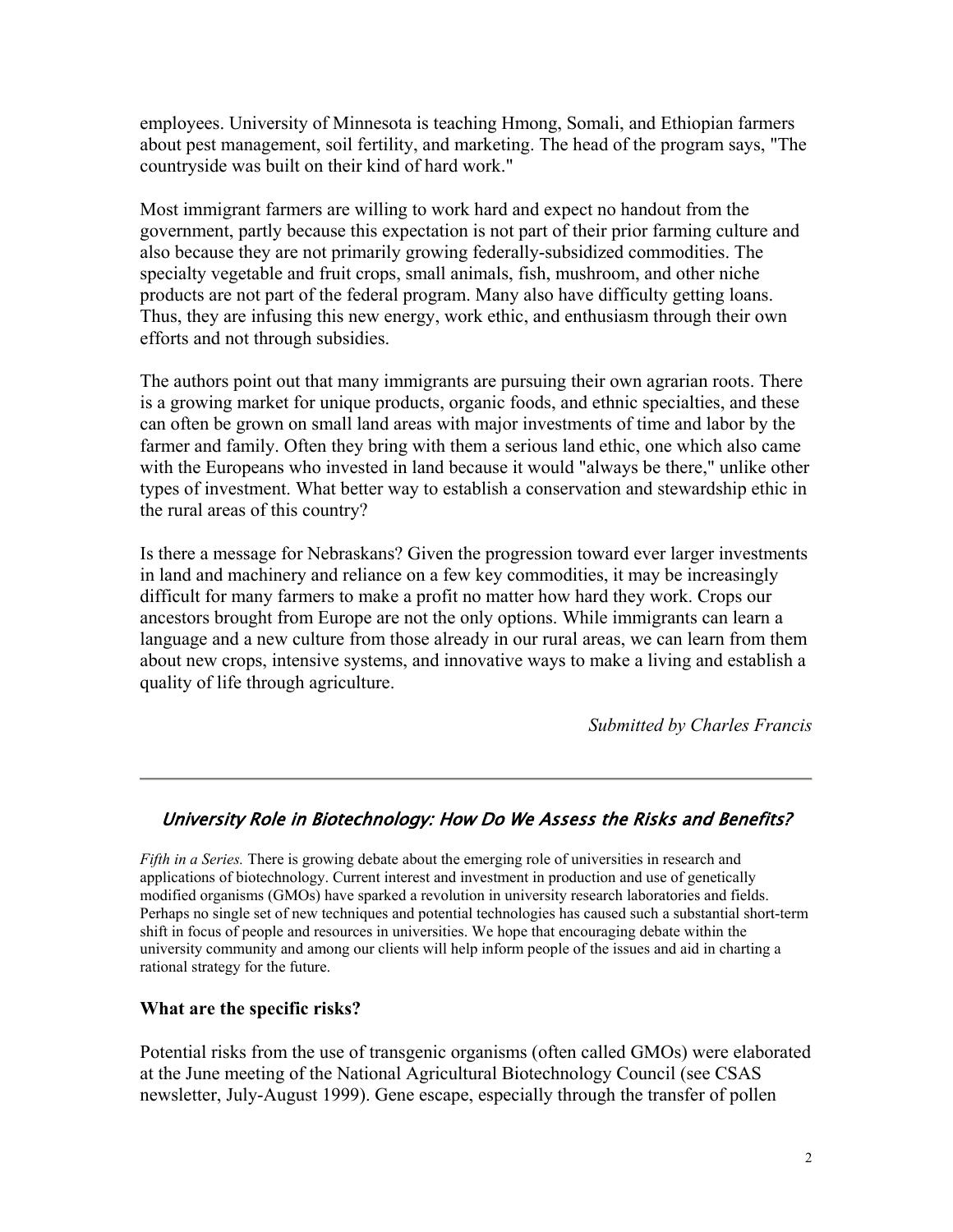from modified plants and pollination of wild relatives of crops, is being widely debated by geneticists and ecologists. Most support the conclusion that the risk of escape and establishment of these new genes is low, but not impossible. Some conclude that even a small level of risk is unacceptable, and that a precautionary approach, including much more testing, would be a prudent path. To the issue of wide crosses or transfer of genes among drastically different species, many plant breeders argue that this is a logical extension of conventional breeding techniques used for decades in the search for genes that control specific traits, for example, stress tolerance, insect resistance, or grain quality. Others such as Wes Jackson, cytogeneticist and futurist, draw the tolerance line at moving genes within major families, like the grasses. Outside these limits, such as moving a flounder gene to a tomato for cold tolerance, he suggests that we are creating genetic combinations with which humans and other animals have no evolutionary selection experience, thus introducing unacceptable risk.

More immediately tangible than these potential risks to the ecosystem are the possible risks to humans who consume the food from transgenic plants. This is the expressed concern from people in EU countries and others around the world in opposition to GMObased foods, and the reason that major food processors and supermarket chains in Europe have recently decided to only use and market non-GMO grains for the near future. We have been assured by the companies that market seed that the products--plant-based foods or livestock fed on GMO grains--are no different than those that come from conventional crops. A majority of people in the U.S. seem to accept these claims or are indifferent toward such concerns. Perhaps this reflects greater trust in the commercial sector, general acceptance of new technologies, or apathy on the part of consumers who are interested only in getting food that is convenient and cheap. In contrast, people in Europe have a much higher level of respect for food, expect to pay more for quality, and see food as more integral to their culture. They may also have a higher level of scepticism about the assurances of large corporations that conduct their own safety testing and have greater allegiance to their stockholders than to clients who consume the products. Concern about food safety may be associated with the impersonal relationship of consumers with this unknown source of food, and with the entire concept of a global food system dominated by a few multinational corporations and lacking in any local responsibility or control.

Other risks that may or may not be important to consumers include the ownership of genetic material (see CSAS newsletter, May-June 1999), issues of equity in the availability of food products or the benefits of research, and the consolidation of land resources and farming activities in a smaller number of large farms. On the first issue, major purchases of seed companies by multinational chemical corporations have removed their ownership from communities, states, or even nations, and patenting of new varieties restricts their use to those willing to pay royalties for technology. On the second, Jeffrey Sachs recently said in *The Economist* (14 August 1999) that "inequalities of income across the globe are actually exceeded by the inequalities of scientific output and technological innovation." He further observed that "global science is directed by the rich countries for the rich-country markets," and found that technology does not easily cross the "ecological divide" between temperate and tropical countries. On the last issue, we know that a growing proportion of food is produced on a smaller number of farms, a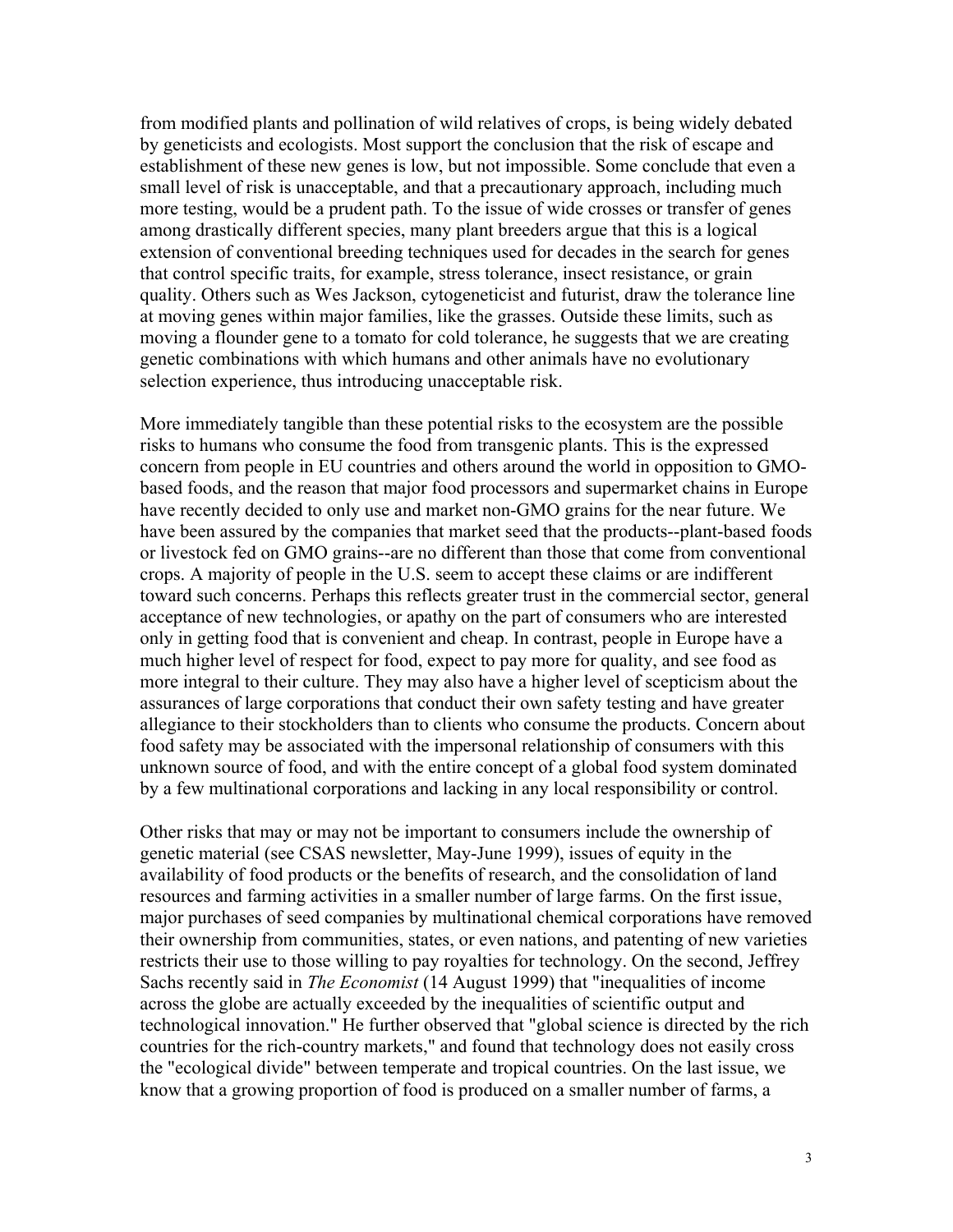trend that maintains cheap food but causes the decline and death of many rural communities.

#### **What is the university's role?**

As a research and education organization, the university has an obligation to study and describe objectively how these technologies work and their potential impacts on production and society. In research on transgenic plants we can assure less potential bias if the work is financed by sources other than those that will benefit from the results, thus government or foundation support is far preferable to that from the seed or chemical industries. It is essential that the new crop plants are studied as components of systems, and not in isolated conditions of the laboratory. Recent research on low concentrations of nitrate together with insecticide and herbicide residues shows that the "cocktail" of these water contaminants can cause cancer in test animals at chemical rates below what is considered safe for the individual compounds, a result also described in the 1962 Rachel Carson book *Silent Spring*. This underlines the importance of testing in the context of real-world systems. It is also essential to sort out the claims of benefits of any new technologies, including GMO crops, and to determine who will benefit in the long term.

In the past we have often concentrated research on the immediate production and economic consequences of introducing a single new variety or production practice, without taking into account the effect on the entire production system and community. The implicit assumption has been that higher levels of production meant greater income and thus benefits for the producer as well as the rest of the industry. Appropriate social science methods exist to study impacts of technology, and we are obligated to use these before introducing or promoting new technologies. A comprehensive look at transgenic crops, how and where they will be grown, and the impact on the food system can help us determine the distribution of benefits. For example, multi-generation farm families that have been driven from their livelihood by consolidation in agriculture would scarcely be seen as beneficiaries of large-farm specific technologies, even though these same changes could result in cheaper food for urban dwellers. New crop varieties that compel a grower to use a predetermined package of chemical inputs are seen as a step toward control by corporations of an "assembly-line, industrial model" of agricultural production that removes decision making and independence from the farmer.

None of these issues has been given high priority in the past by plant breeders developing new varieties. Increased awareness of the broader economic and social issues is causing scientists to take a longer look at the types of technology being developed. We are also starting to assess the costs and benefits in a more comprehensive and holistic manner. This emerging focus by universities will help us continue to provide valuable service to agriculture as well as to society.

*Submitted by Charles Francis*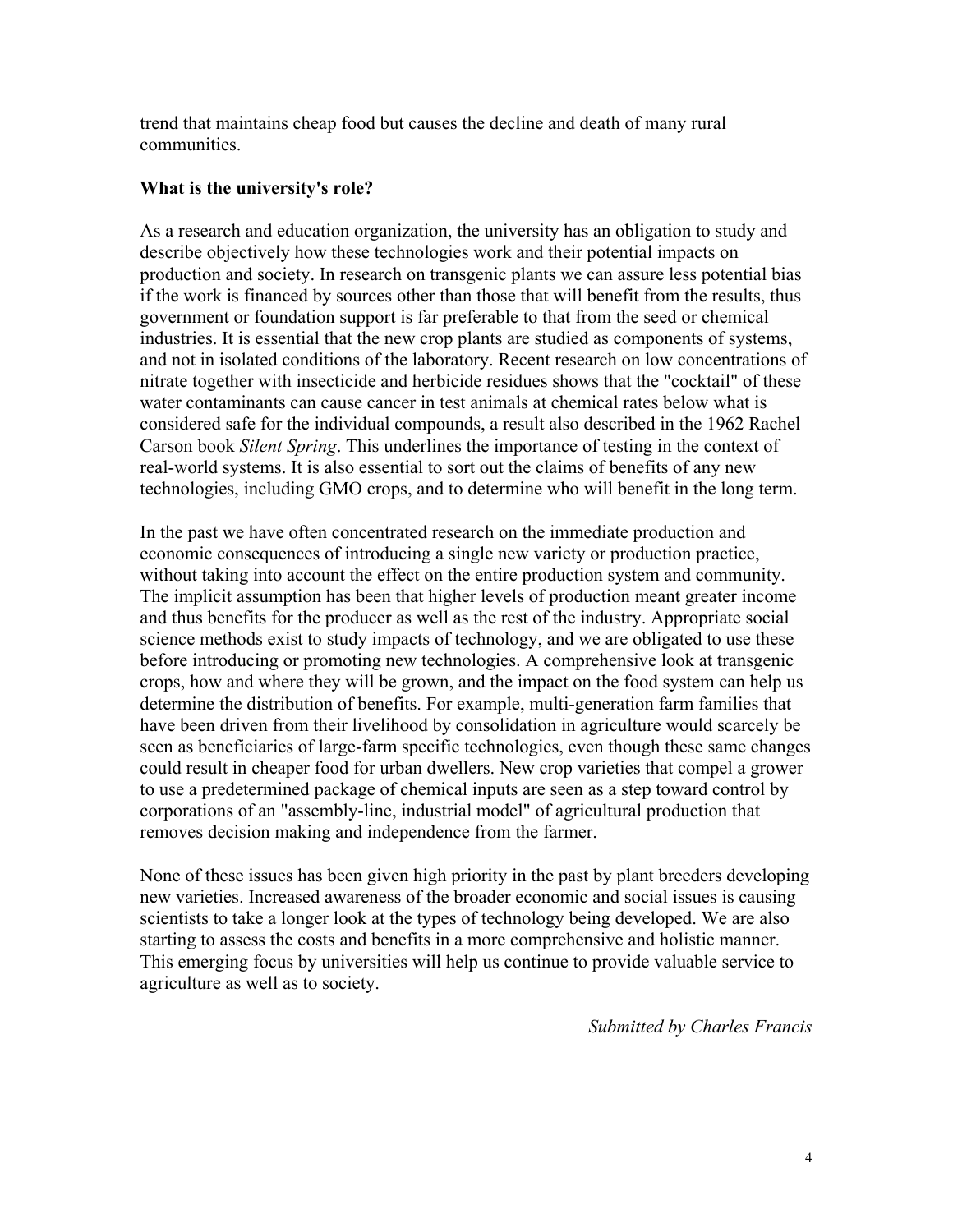#### CSAS Director Receives Honorary Degree

Charles Francis, CSAS Director since 1991, traveled back to the area of his recently completed sabbatic to receive an honorary Doctor of Science degree from Helsinki University. Francis was Visiting NOVA Professor in Agroecology assigned to the Agricultural University of Norway from June 1998-June 1999. During that time he worked with a regional team to develop a new M.S. curriculum in Agroecology. This work involved extensive travel in Norway, Sweden, Denmark, Finland, and the Baltic countries. The honorary degree was awarded in recognition of his contributions to agriculture and education in Finland and the Nordic/Baltic Region.

#### Sooby Now at OFRF

Jane Sooby, formerly with the University of Nebraska and the Nebraska Sustainable Agriculture Society, began working for the Organic Farming Research Foundation (OFRF) in June. In her new position she offers resources to assist people in planning organic farming research, including contacts with local extension and/or university cooperators, help with literature reviews on the background of research questions, assistance in shaping production questions into research projects, and tips on experimental design and data collection. She invites farmers, ranchers, and researchers to contact her for further information on applying for organic farming research grants at OFRF, PO Box 440, Santa Cruz, CA 95061, 831-426-6606, jane@ofrf.org.

Note: OFRF has increased its ceiling for individual grants to \$10,000. The next deadline for submitting proposals for organic farming research and education projects is January 15, 2000. More information is available at http://www.ofrf.org/.

#### NCR SARE Revised Web Site

The North Central Region Sustainable Agriculture Research and Education (NCR SARE) program invites farmers and ranchers, researchers, educators and others interested in North Central region sustainable agriculture to access http://www.sare.org/ncrsare for information on research results, competitive grants, and other resources to support profitable, environmentally sound farming and ranching systems.

Users can find the latest information about NCR SARE activities and programs, including competitive grants, educational opportunities, sustainable agriculture resources,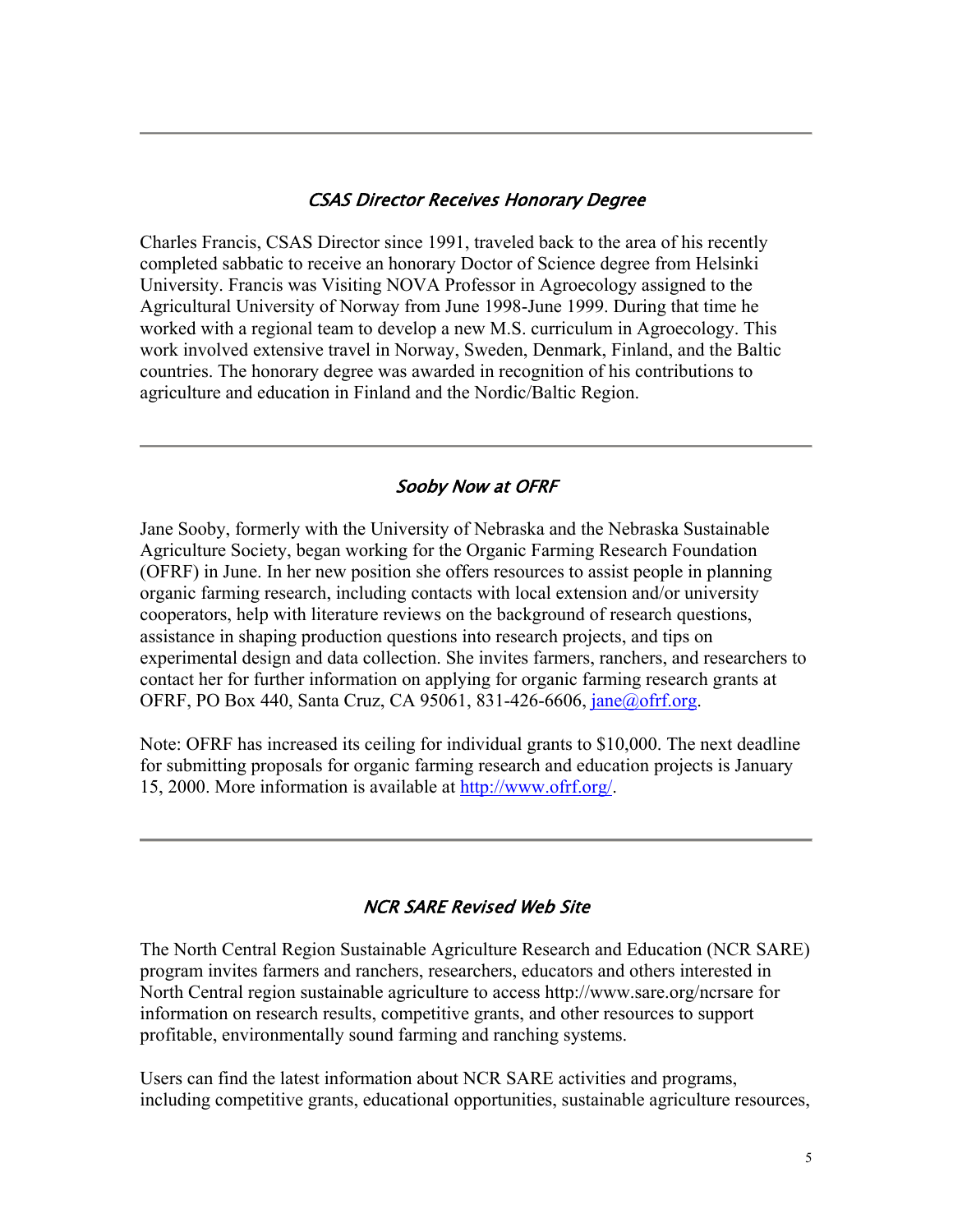and links to products from the national SARE office and SARE's Sustainable Agriculture Network (SAN).

Features include:

- application forms for competitive grant programs;

- helpful tips and links for grant applicants;

- information sorted by North Central states, including links to funded SARE projects, state SARE contacts, and lists of and links to state organizations;

- newsletters, fact sheets, and links to other publications and resources from SARE;

- links to the national SARE program and SAN, which offer a variety of sustainable ag information products and a searchable database of SARE projects;

- links to organizations and programs nationwide;

- information on NCR SARE's November 1999 marketing conference;

- coming soon, a calendar of educational events and resources developed in NCR SARE's Professional Development Program.

Contact Lisa Bauer at 402-472-0265 or  $lbauer2(a)unl.edu$  for more information.

## New Food Ethics Journal in 2000

*Food Ethics Review* is a new international refereed journal for all who are involved with food at a professional level, including those in agricultural and food related business and commerce, academia and research, government and public bodies.

The journal will serve as an essential forum for ideas and discussion on ethical and moral issues in relation to food, raising the level of debate at every stage in the food chain from primary production to the consumer. It will adopt an interdisciplinary approach to the subject of food and publish original and authoritative research, review articles, viewpoint letters and commentaries from diverse areas including: agriculture and food production; biosciences; environmental and public health; food science and technology; food marketing and retailing; philosophy, politics and economics; the humanitarian and social sciences.

The Editor is David Early at Harper Adams University, and Associate Editors are Margaret Britz at University of Melbourne, Australia, and Magni Martens at The Royal Veterinary and Agricultural University, Denmark.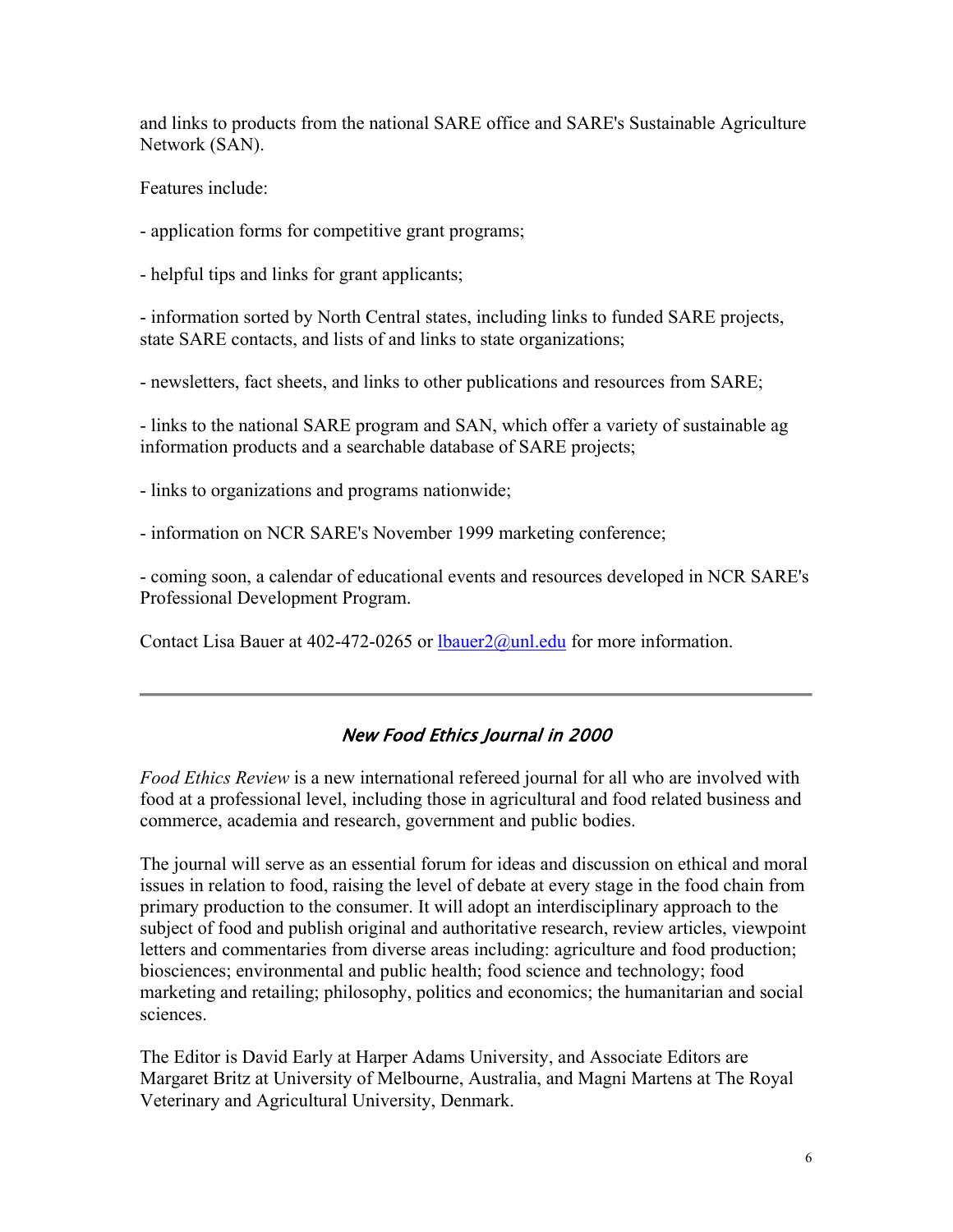*Food Ethics Review* will be published quarterly in 2000, with the first issue in March. For more information contact Tom Gold-Blyth, tom.gold-blyth@blacksci.co.uk.

### DOE Announces New Wind Energy Initiative

At the annual conference of the wind energy industry in June, DOE Secretary Richardson announced a new initiative to promote wind energy projects, with three main goals: supply at least 5% of the nation's electricity needs by 2020; double the number of states having more than 20 megawatts of wind capacity to 16 by 2005, and triple the number to 24 by 2010; and increase the federal government's use of wind generated electricity to 5% by 2010.

Nearly \$1.2 million in DOE grants will go to states, cities, and wind technology companies for small wind turbine projects in 10 states across the country. For details, see http://home.doe.gov/news/releases99/junpr/pr99153.htm.

## Conference Celebrates Sustainable Ag Coming of Age in 2000

"Farming and Ranching for Profit, Stewardship, and Community" is the theme of a major sustainable agriculture conference to be held in Portland, Oregon on March 7-9, 2000. Nationally-known speakers, producers, researchers, agricultural extension agents, and others from the western U.S. and around the nation will share their sustainable agriculture successes, experiences, and research results.

The event is sponsored by the USDA Western Sustainable Agriculture Research and Education (SARE) program, with major contributions from several land-grant universities and the federal sustainable agriculture effort.

The event will showcase techniques, experts and enterprises that demonstrate why "sustainable agriculture will continue to grow" in the next century and be adopted by all types of producers and agricultural enterprises--large and small, corporate and owneroperated.

Confirmed keynote speakers include Virginia producer and author Joel Salatin, who will talk about how to increase farm and ranch profits through innovative livestock and ecological practices. Salatin, author of *Pastured Poultry Profits* and *Salad Bar Beef*, will also conduct a workshop. In addition, Oregonian Karla Chambers, co-owner and marketing director of Stahlbush Island Farms, will discuss changes in consumer demand for sustainably grown foods.

A day-long tour will give attendees on-the-ground experience with prospering Portlandarea farms, direct-marketing approaches, eco-labeling successes, and youth and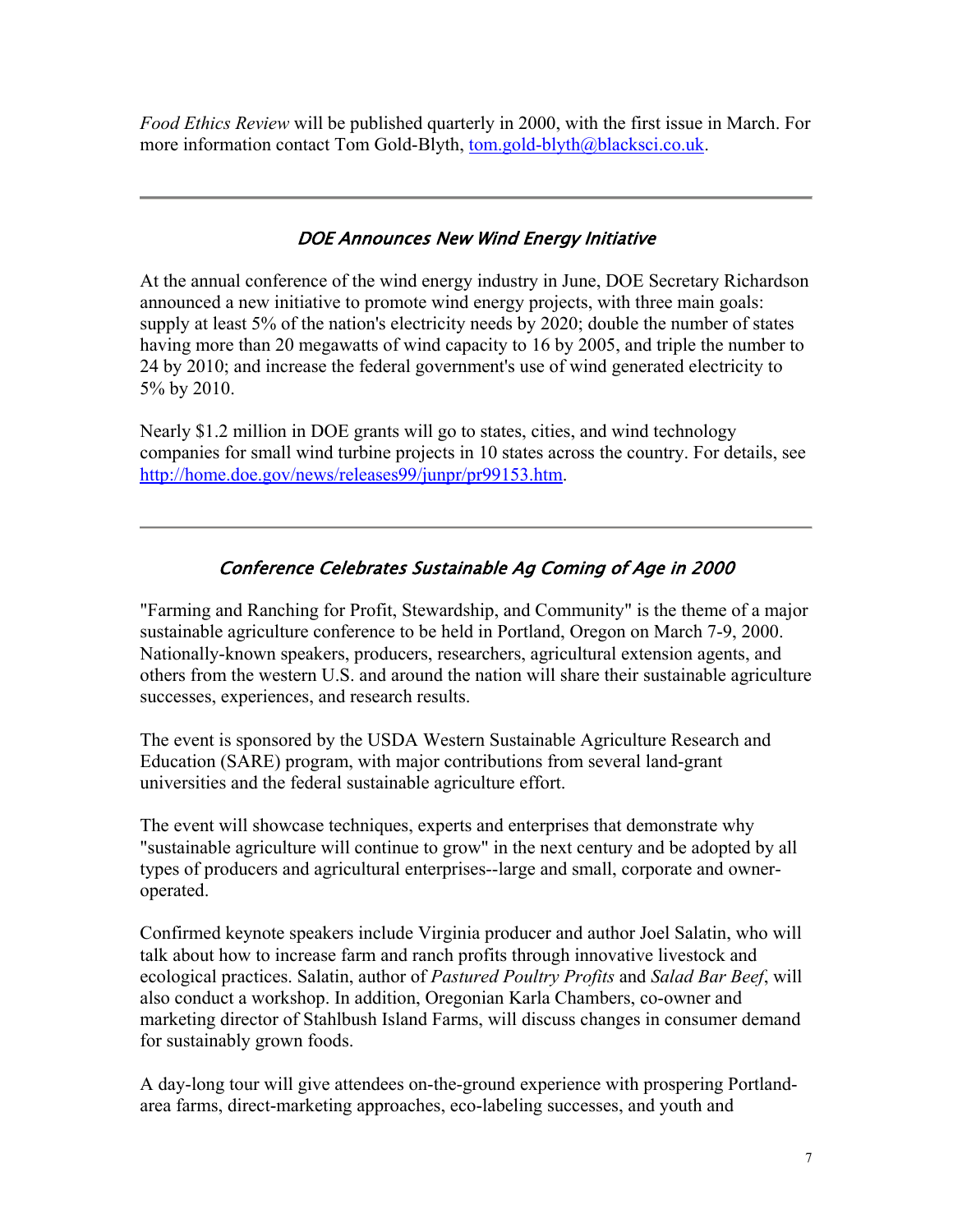community efforts that relate to local agriculture. Issues about farming in the midst of urban sprawl and regulation will also be illustrated.

The conference will highlight the methods and outcomes of diverse research and education projects funded by SARE including university-based, on-farm and producerdirected work. Innovative marketing strategies and examples will be shared, and the role of non-profit organizations and public policy in promoting sustainable agriculture will also be discussed. The benefits of involving farmers and ranchers in agricultural research is another key element of the program.

Specific program topics include: irrigated and dryland cropping systems; grazing and livestock operations; innovative marketing strategies, including eco-labeling and directmarketing; soil quality; biological pest control; vegetable, tree fruit, wine grape and other crops; and more. The program will also offer a number of information-sharing opportunities.

For more information about the conference, or to register, contact Gina Hashagen, Oregon State University, at hashageg@bcc.orst.edu, 541-737-5477. Conference information is also online at http://wsare.usu.edu/2000.

#### Resources

*Organic Wheat Production Handbook*. The 60-page book is free, but there is \$10 copy/s&h fee. Provides practical information for growing high-quality organic wheat. Each section addresses specific management issues such as: planting practices, growth and development, nutrient management, grain protein content and nitrogen, irrigation management, harvest suggestions. While written for New Mexico farmers, most of the information is relevant for organic wheat production throughout the U.S. Send checks payable to: Kernel of Life, c/o Organic Wheat Production Handbook, 200-B Callecita Place, Santa Fe, NM 87501.

*Legal Guide for Farm Marketers*. \$20. Explores legal issues regarding direct marketing farm products, contracts, liability and insurance, processing and marketing of meat and poultry, labor and employment, community-supported agriculture, farmers markets, and local food processing rules. Drake University Agricultural Law Center, 2507 University Ave., Des moines, IA 50311-4505, 515-271-2947.

*Sharing the Harvest: A Guide to Community-Supported Agriculture*. \$24.95 + \$3 s&h. This how-to book by Elizabeth Henderson with Robyn VanEn (who died before it was finished) covers getting started, finances, and legalities of a CSA. Food growing, handling, and distribution are discussed. Chelsea Green Publishing Co., PO Box 428, White River Junction, VT 05001, 1-800-639-4099, http://www.chelseagreen.com. You can also order directly from Elizabeth Henderson, 2218 Welcher Rd, Newark, NY 14513, 315-331-9029.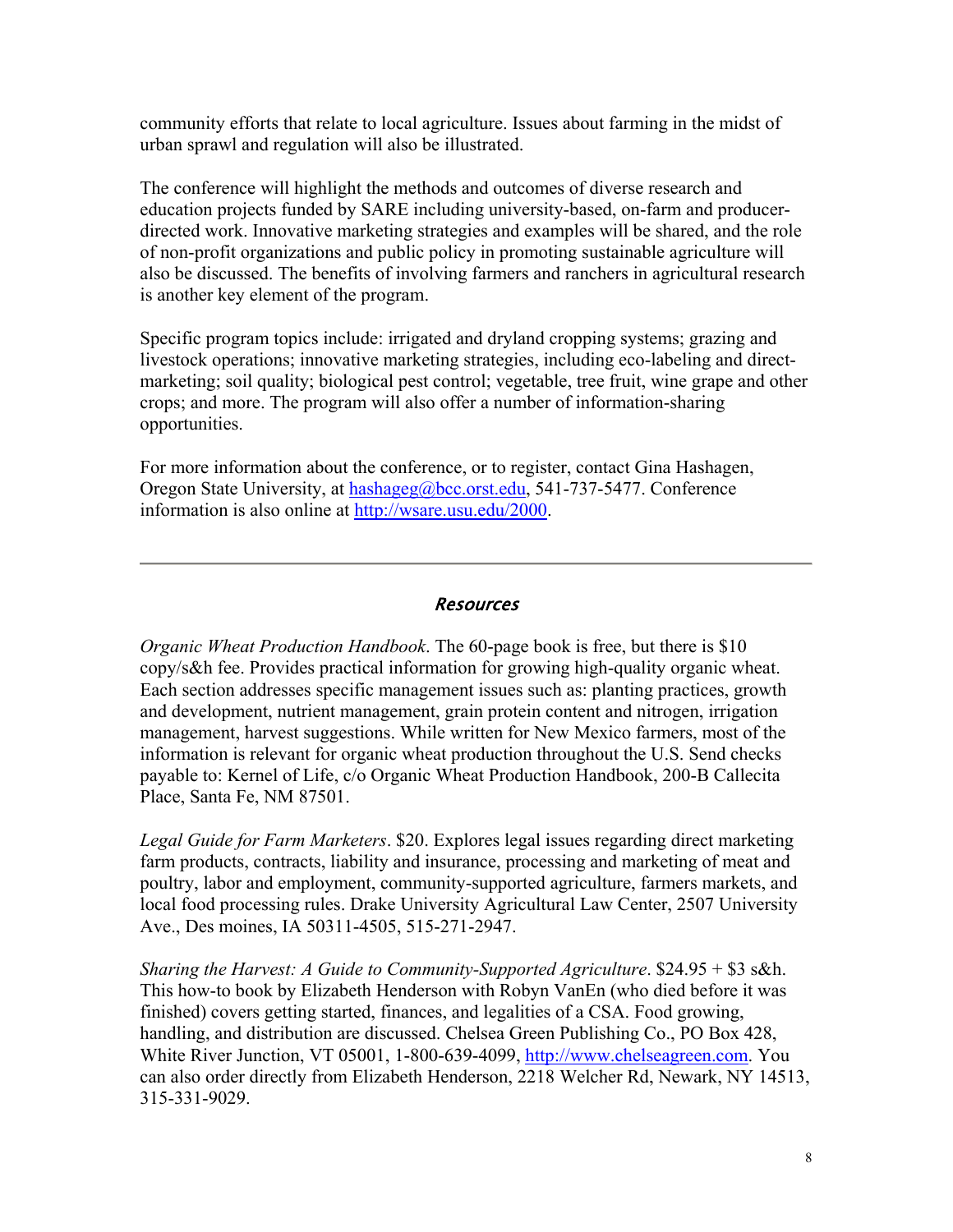*Sustainable Agriculture Task Force Report*. Issued Summer 1999. This is one of the reports from the President's Council on Sustainable Development. Copies of PCSD Reports may be obtained by calling 1-800-363-3732, or may be purchased from the U. S. Government Printing Office by calling 202-512-1800. Many are also at the PCSD Web site: http://www.whitehouse.gov/PCSD/.

*Greenbook '98: A Diversity of Tools*. Free. Summarizes knowledge gained through innovative or experimental farming projects in Minnesota. Includes project description, results, management tips, and additional resources related to more than 40 projects funded by the Energy and Sustainable Agriculture Program. Projects focus on alternative crops, cropping systems and soil fertility, fruits and vegetables, livestock, or whole farm systems. Energy and Sustainable Agriculture Program, Minnesota Department of Agriculture, 90 West Plato Boulevard, Saint Paul, MN 55107, 651-296-7673, prescott.bergh@state.mn.us, http://www.mda.state.mn.us.

The full transcript of a debate between Dennis Avery and Joel Salatin aired July 28, 1999 on WSVA radio in Harrisonburg, VA can be found at the Sustainable Farming Connection Web site, http://metalab.unc.edu/farming-connection/.

*Sustainable Vegetable Production from Start-Up to Market*. \$42 + \$5.50 s&h. This 280 page book containing 91 illustrations introduces the full range of processes for moderatescale vegetable production using ecological practices that minimize the need for synthetic inputs and maximize stewardship of resources. Provides practical information on selecting a farm site, planning and record keeping, marketing options, and systems for starting, planting, protecting, and harvesting crops. NRAES-104, Coop. Ext., 152 Riley-Robb Hall, Ithaca, NY 14853-5701, 607-255-7654, nraes@cornell.edu, http://www.nraes.org.

*A Guide to Successful Direct Marketing*. \$12. Includes developing a business plan, advertising, quality control, product display techniques and pricing. Make checks payable to T.E.E.F. (Texas Extension Education Foundation) and mail to Tracy Davis, Texas Ag. Extension Service, Texas A&M University, 464 Blocker Bldg., College Station, TX 77843-2124, 409-845-1772, tdavis@tamu.edu.

*Fresh Produce Marketing (B-5053)*. Free. Describes wholesale markets for producers who cannot sell all products directly and are getting large enough to sell to restaurants or wholesalers. Covers market research, post-harvest steps, calculating costs, a developing a marketing plan. Order from Tracy Davis (see above).

#### Coming Events

Contact CSAS office for more information.

**1999**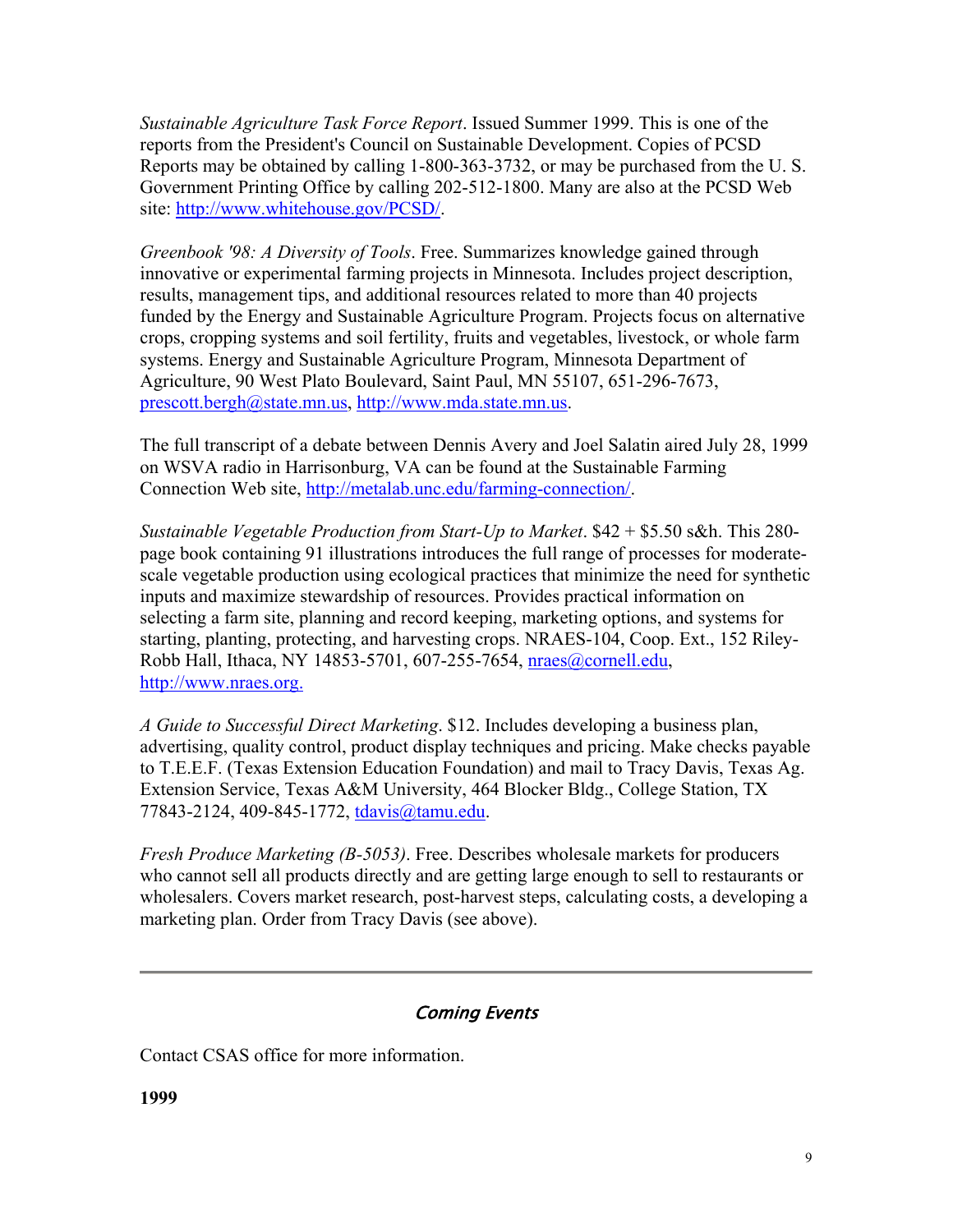Nov. 10-11 - Farmer Cooperatives 2000, Kansas City, MO

Nov. 11-13 - Northeast Community Supported Agriculture Conference II, Tamiment, PA

Nov. 19-20 - Developing Agricultural Marketing Skills for the New Millennium, Lincoln, NE

Dec. 6-7 - Adding Value Through Environmental Management and Marketing: Opportunities for Food Producers, Processors and Retailers, Madison, WI, http://www.iatp.org/labels/envcommodities/

Dec. 9-11 - Acres USA Conference, Minneapolis, MN

**2000**

Jan. 5-6 - Mid-America Fruit Growers Conference, St. Joseph, MO

Jan. 7-8 - Great Plains Regional Vegetable Conference, St. Joseph, MO

Jan 19-22 - 20th Annual Ecological Farming Conference, Pacific Grove, CA, http://www.csa-efc.org

Feb. 26 - Nebraska Sustainable Agriculture Society Annual Meeting, Aurora, NE

Mar. 7-9 - Farming and Ranching for Profit, Stewardship, and Community Conference, Portland, OR

For additional events, see:

http://www.sare.org/wreg/view\_notice\_adm.pl

http://www.agnic.org/mtg/

#### Did You Know...

In August the Berkeley, California school board adopted a new food philosophy that includes a contract with a San Francisco-based distributor to purchase 700 pieces of organic fruit a day to stock the snack program. There is also a mandate for an organic garden at every school to defray some of the added expenses of serving pesticide-free foods.

"GMOs have become the albatross around the neck of farmers on issues of trade, labeling, testing, certification, segregation, market availability and agribusiness concentration. Until all these issues are answered, it is best for production agriculture to